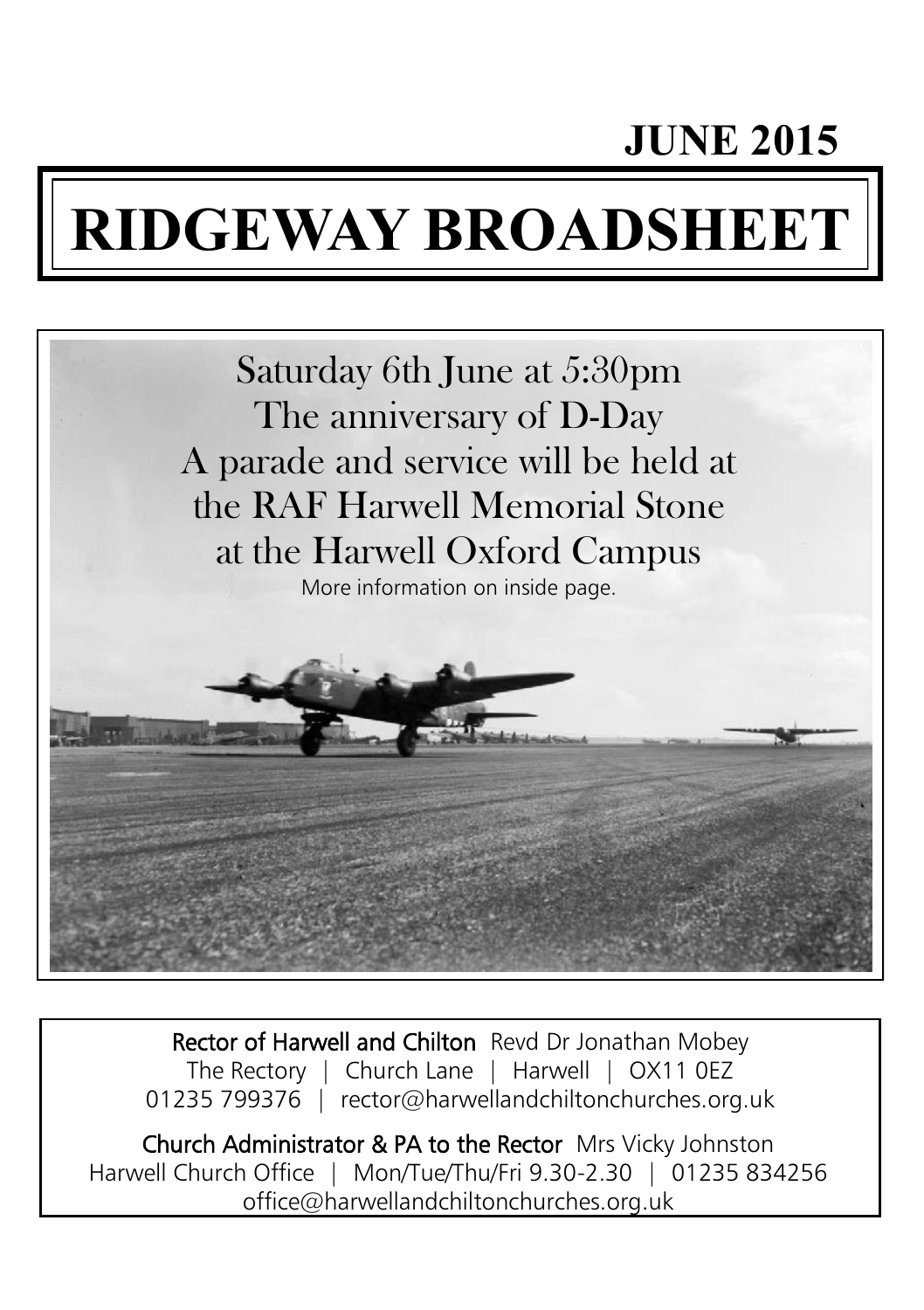On the Saturday nearest to the anniversary of D-Day, a parade and service is held at the RAF Harwell Memorial Stone at the Harwell Oxford Campus. The stone marks the departure point for Servicemen who were amongst the first to land on D-Day. This is organised by the Royal British Legion Harwell Branch and supported by the various local companies on the Harwell Campus.

The 2015 Service will take place on Saturday 6th June 2014 at 5.30pm. Legion Standards and Service Standards plus Cadet Forces and other youth organisations will be present and assembling at 5.00pm. Attendees should note there are no facilities at the Stone.

Chilton Village is holding a festival adjacent to the venue from 1.00pm, which will include a selection of stalls and entertainment laid on prior to the Parade and Service with a military theme. The Legion County Marquee will be in attendance raising the Legion's profile and fund raising for the Poppy Appeal and also recruiting new members.

All Saints' Church will be open from 2pm-5pm with a display of information about some of the pilots, and a flower festival. All members of the village are very welcome to provide flowers for the display.



Please contact Alex Reich if you are thinking about making a flower contribution on 07804 281754.

Anyone wishing to know more about the Chilton Festival can visit http:// chiltonfestival2015.blogspot.co.uk or contact the festival Chairman, Bob Girling via Gnilrig@aol.com. Those wanting to know more details of the Parade or Service can contact the Harwell Branch Ceremonial Officer Peter Davies. Those wishing to organize a wreath to lay during the service can contact the Branch PAO Wendy Clarke both via branch@harwellrbl.co.uk.



As part of the festival, there will be a Songs of Praise event on Saturday at 3pm on the recreation ground to which all are very welcome to attend. We have a brass band accompanying this open-air event.

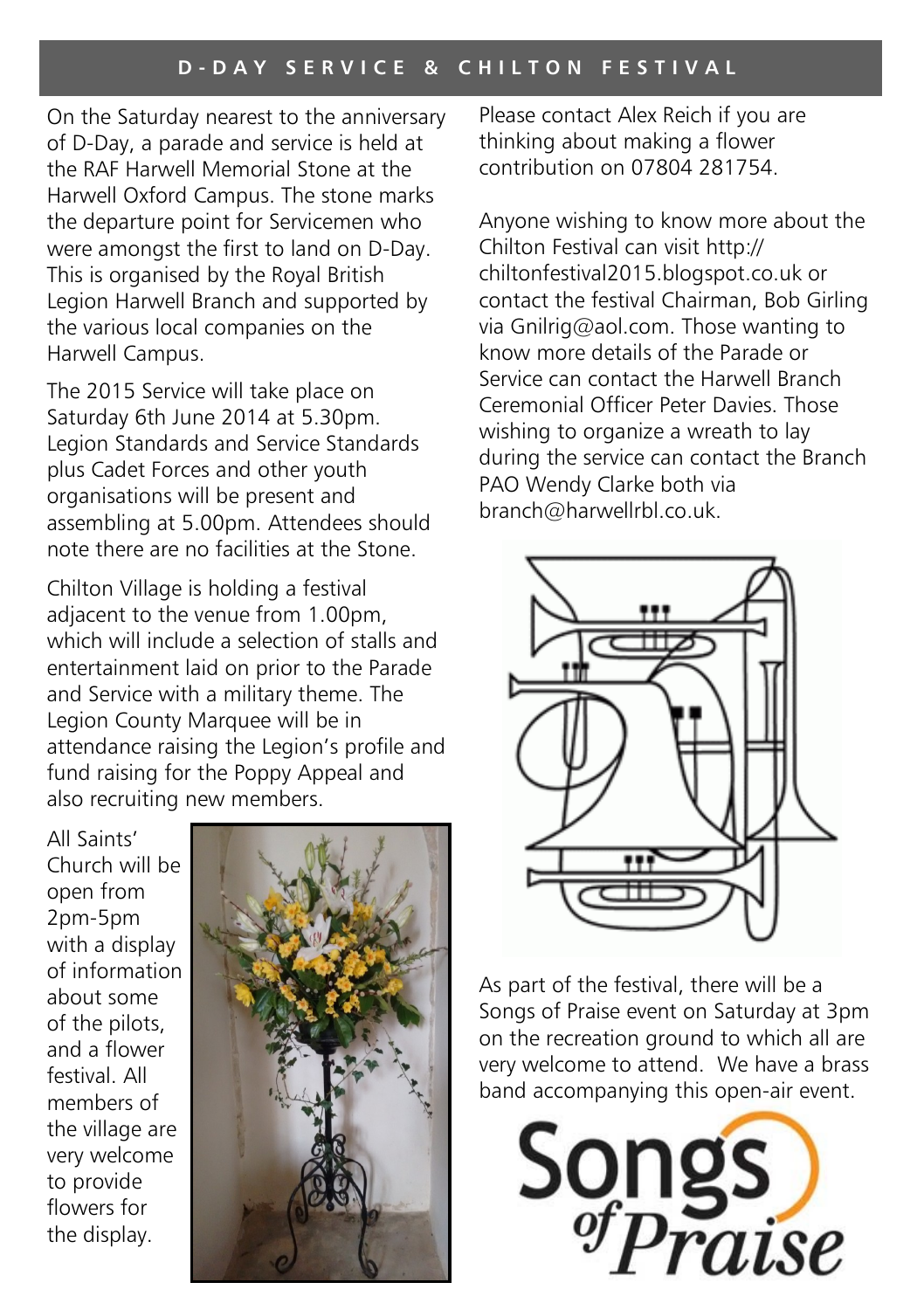Why is there still fighting when the battle is won? Why is there sickness and suffering if Jesus is Lord?

Advertised on the front page of this month's Broadsheet is the annual D-Day memorial service held at the 'Harwell Stone'. Harwell and Chilton have a strong historic connection to the events of D-day, 6 June 1944, in which Allied forces invaded northern France. The beach landings in Normandy were a break through the German army's defences, and the beginning of an attack that took them all the way to the German capital Berlin,

to the bunker that was Adolf Hitler's headquarters. D-Day was a decisive day that culminated in bringing World War Two to an end.

But the War in Europe didn't actually end until VE-Day, 8 May 1945, the 70th anniversary of which we have just celebrated. There was an 11-month gap between D-Day and VE-Day. The decisive

battle had been won on D-Day, but it was not until VE-Day that hostilities ceased.

There is often a time lag between a decisive event and its conclusion. Cancer is a terrible disease and sometimes there is no cure. But sometimes an operation can remove the cancer which would otherwise kill the individual affected. The surgical 'cure' is instant, but it can take weeks or months for the person to make a full recovery.

On the Cross, Jesus won the decisive battle against the hostile forces set against humans. He defeated sin and death itself. proving his victory by rising from the dead. But that victory was won almost

2000 years ago, and still sin and death are very much a part of our world. How does that fit with talk of Jesus being 'the victor'? There is much in the world that would seem to contradict such a notion.

But Jesus' victory is similar to the victory of the Allies. The Cross marked a kind of cosmic 'D-Day' – a decisive win. But hostilities will continue until the appointed 'VE-Day' ('Victory on Earth Day') when Christ will return in glory, crush his enemies, and establish a new heaven and a new earth, when wars will cease and death shall be no more.

> But why the delay? 2000 years seems an awfully long time to wait. God has his reasons. The Apostle Peter, brutally martyred for his faith in Jesus, understood and wrote:

"Dear friends, don't forget that for the Lord one day is the same as a thousand years, and a thousand years is the same as one day. The Lord

isn't slow about keeping his promises, as some people think he is. In fact, God is patient, because he wants everyone to turn from sin and no one to be lost." (2 Peter 3:8-9)

The Lord is not unmerciful in delaying – quite the opposite. In this time between the First and Second Coming of Christ, God is giving all people an opportunity to join God's side, the winning side. Have you joined the side of the divine victor?

ovettan

Revd Dr Jonathan Mobey Rector of Harwell with Chilton

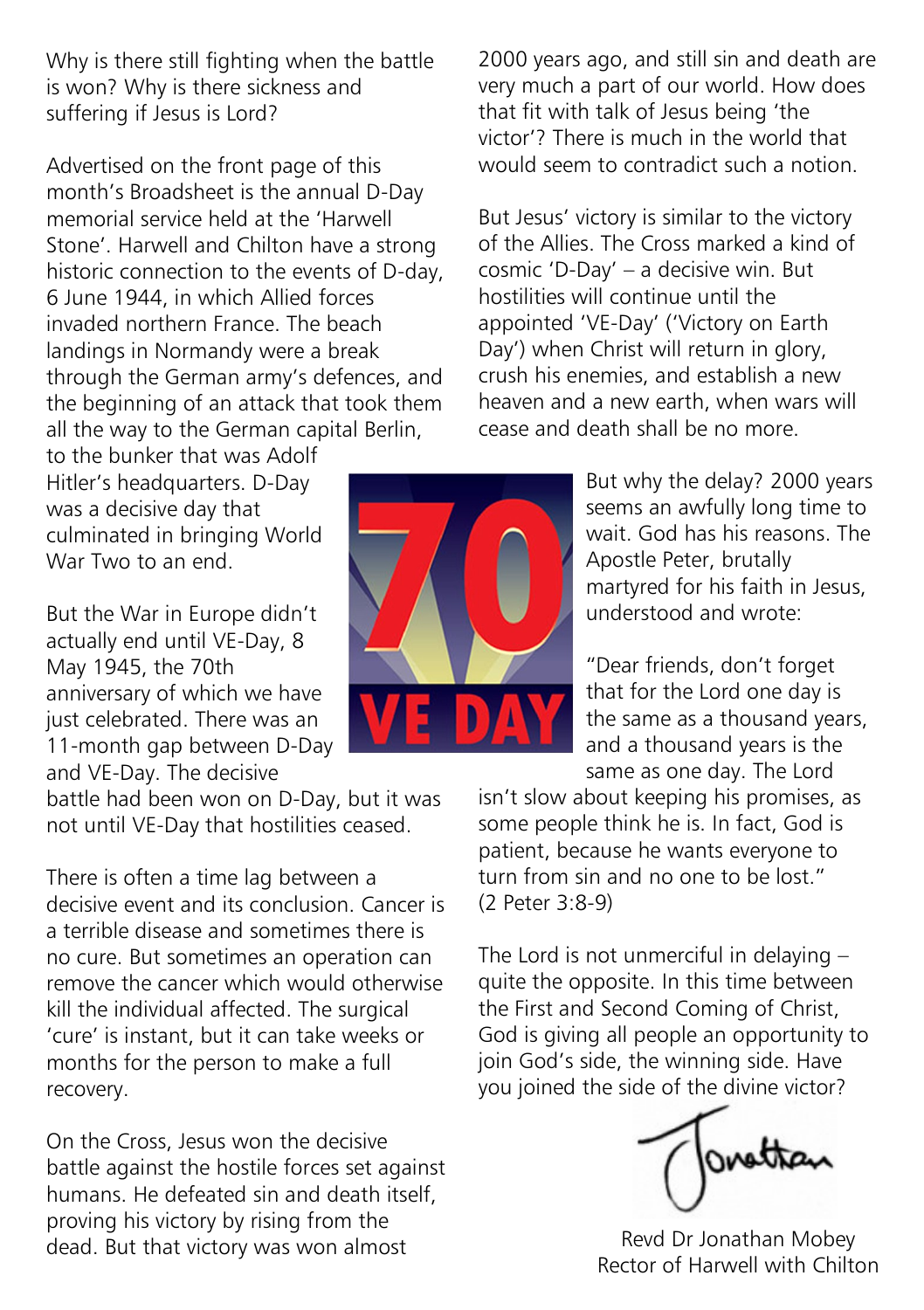# WEEKLY EVENTS **WEEKLY EVENTS**

# **Mondays**

9:30-11:30am Fledgelings (during term time) at St Matthew's Church Hall 7:30pm Bell-ringing at All Saints' Church Tower 8.00pm Home Group at 10 Jennings Lane, Harwell

# Tuesdays

8.00pm Home group at various homes in Chilton

# **Wednesdays**

9:15-11:15am Fledgelings (during term time) at Chilton Field Community Room 10.15am Home group (during term time) at St Matthew's meeting room 1.45pm Home group (during term time) at 15 Elderfield Crescent, Chilton 7.30pm Home group at various homes in Chilton Field 7:30pm Bell-ringing at St Matthew's Church Tower 7.30pm Choir Practice at All Saints'

# **Thursdays**

7.30pm Alpha Course (see http://hcchurches.org/alpha) at Chilton Village Hall 8.00pm 1st, 2nd & 3rd Home group (term time)

# Fridays

2.00pm Home group at Cherry Tree Court, Harwell

# Saturdays

8.30am Prayer meeting both at St Matthew's and All Saints'

# Sundays

Youth Fellowship at St Matthew's meeting room 6:00-7:15pm for those in school years 7-9 7:00-8:15pm for those in school years 10-13

#### **O T H E R E V E N T S**

| 3rd June 8.30pm   | Night Prayer at All Saints' Chilton                           |
|-------------------|---------------------------------------------------------------|
| 9th June 6.00pm   | All Saints' Womens Group to Abingdon Museum                   |
| 16th June 10.00am | Holy Communion (BCP) at Cherry Tree Court, Harwell            |
| 16th June 2.30pm  | Harwell Evergreens, Service & Garden Party led by Jan Radford |
| 16th June 7.30pm  | Harwell Ladies Group, Garden Meeting at Dromore, Harwell.     |
|                   | Bring & Share Supper and Bring and Buy Stall                  |
| 27th June 10.00am | All Saints' Art Group, Chilton Village Hall                   |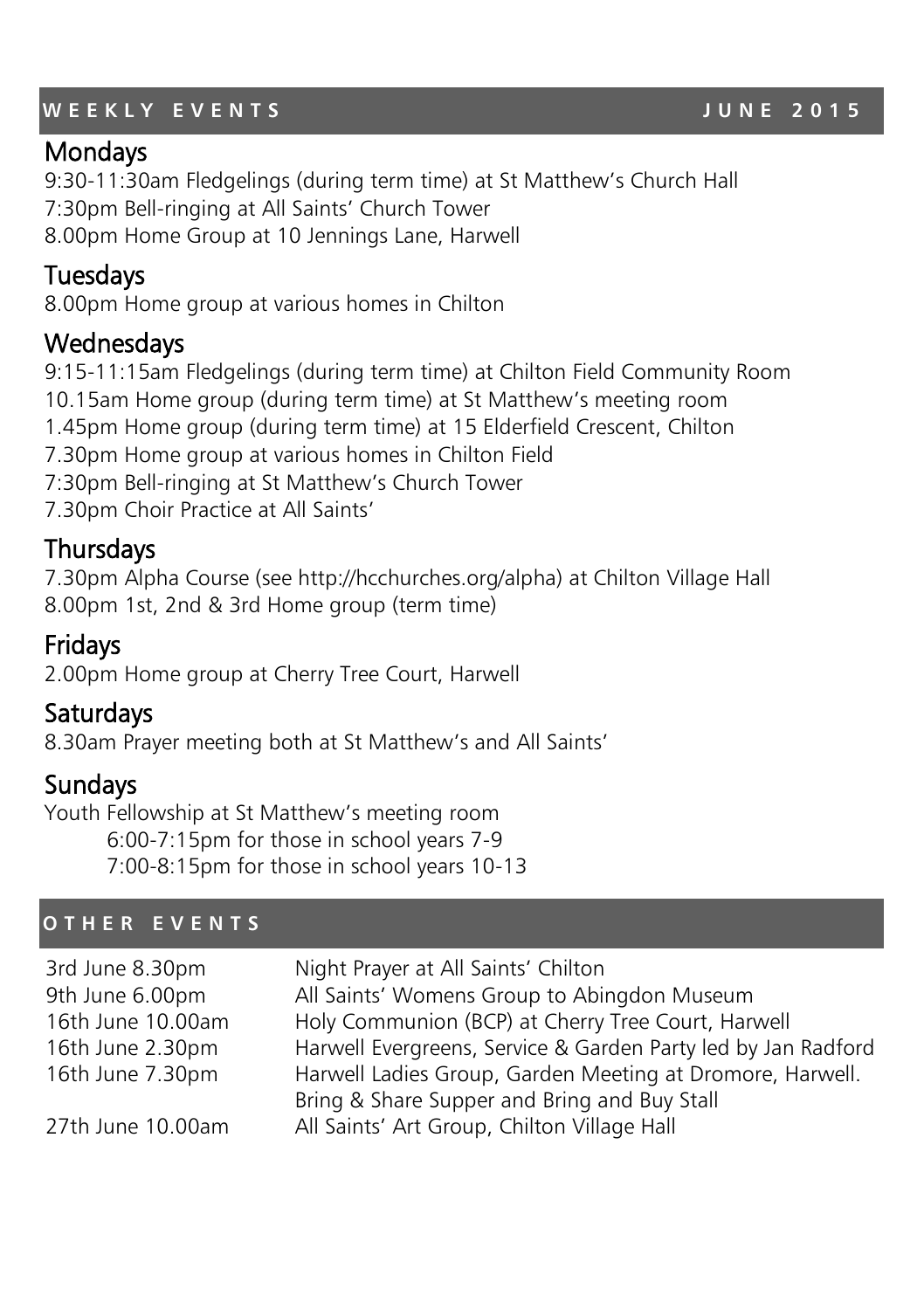| Sundays at All Saints' |  |
|------------------------|--|
|                        |  |

|   | 7th June |  |
|---|----------|--|
| A |          |  |

- 7th June 9.30am Morning Worship
- 14th June 8.00am Holy Communion (BCP)
	- 9.30am Morning Worship
- 21st June 9.30am Holy Communion
- 28th June 8.00am Holy Communion (BCP)
	- 9.30am Morning Worship

| Sundays at St Matthew's |                             |  |
|-------------------------|-----------------------------|--|
| 7th June                | 8.00am Holy Communion (BCP) |  |
|                         | 11.00am Morning Worship     |  |
|                         | 6.15pm Evening Prayer       |  |
| 14th June               | 11.00am Morning Worship     |  |
|                         | 4.30pm 'Hands Free' Worship |  |
| 21st June               | 8.00am Holy Communion (BCP) |  |
|                         | 11.00am Holy Communion      |  |
|                         | 6.15pm Evening Prayer (BCP) |  |
| 28th June               | 11.00am Morning Worship     |  |
|                         | 6.15pm Holy Communion       |  |

You are very welcome to join us for any of our meetings. For more information about any of these events please check our website www.hcchurches.org.uk or email office@harwellandchiltonchurches.org.uk

**HARWELL** CHURCHES

\*BCP = Book of Common Prayer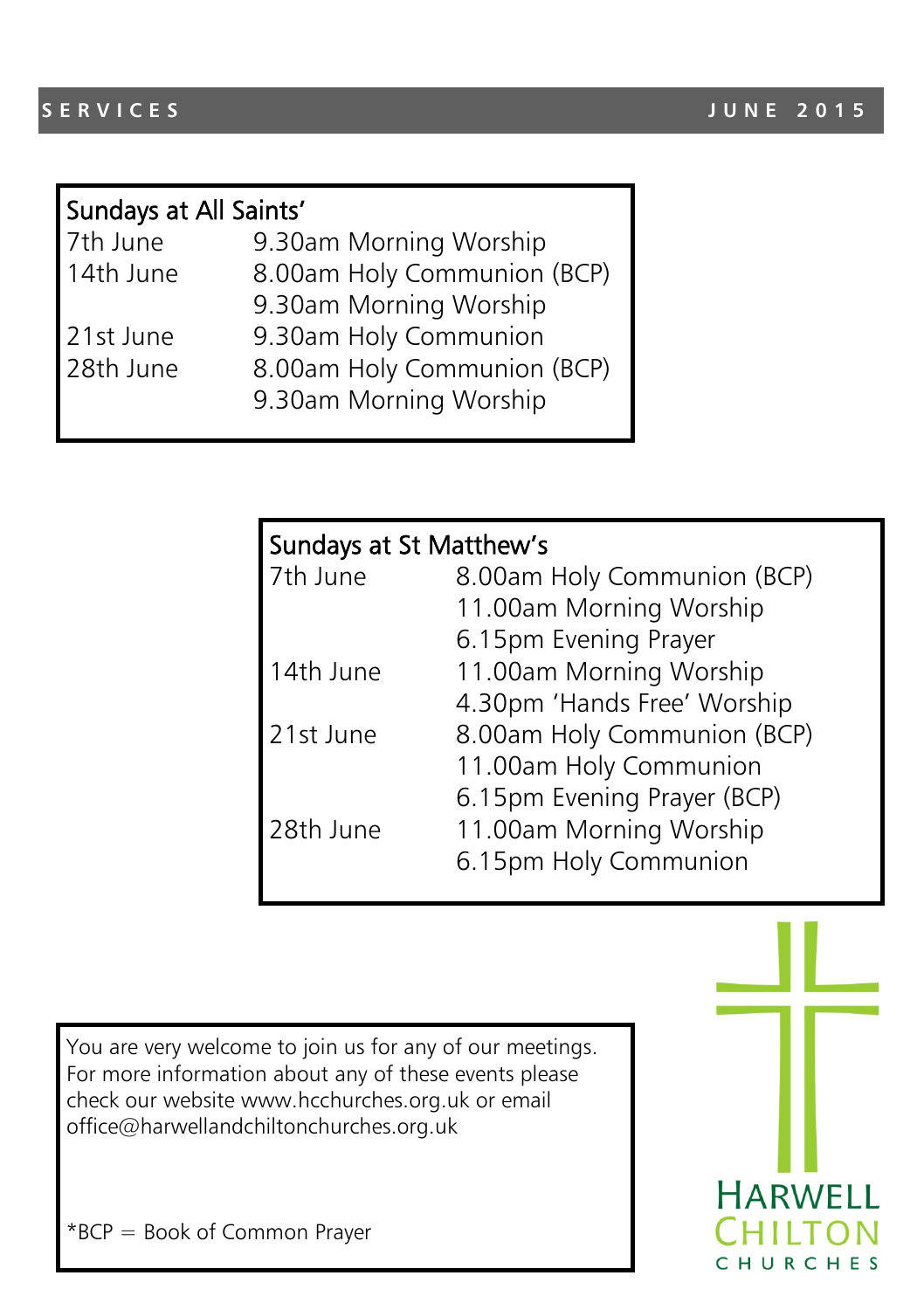### **2 1 S T J U N E**



Join us on Father's day for one of our Church services. We'd love to see you!

#### **P R A Y E R S P A C E S I N S C H O O L S**

Prayer Spaces in Schools http://www.prayerspacesinschools.com

Prayer Spaces are places of welcome, where children and young people of all faiths (and those of no faith) can find time and space and creative ways to reflect on questions of life, meaning and spirituality.

Prayer Spaces started in 2008 and have multiplied into many events in primary and secondary schools.

We are planning another Prayer Spaces week in Chilton School from Monday 22 to Friday 26 June. We will be at Harwell School for the first time from Monday 29 June to Friday 3 July. If you would like to be involved in any way, please contact Peter Shields on

cfw.hcchurches@gmail.com.

#### **F O O D B A N K**

Didcot Emergency Foodbank always needs non-perishable goods. There is a list of items required in both church porches, or see www.didcotbaptist.org.uk/mission/ local-activities/emergency-foodbank.php Please bring donations to St Matthew's Church office (in the church and up the stairs) on Mon/Tue/Thur/Fri/Sun. Thank you.

#### **PAROCHIAL CHURCH C O U N C I L ( P C C ) M E M B E R S**

At the Annual Parochial Church Meetings (APCM), Alex Reich, Naomi Gibson, Christina Wood and Mel Gibson were all elected to serve as Churchwardens.

Elections were also held for Parochial Church Council (PCC) members and following the APCMs the members of the Church Councils for Harwell and Chilton in addition to Jonathan Mobey, Pam Rolls and Jan Radford (curate) and the Churchwardens, are as follows:

Harwell PCC: Peter Barclay-Watt, Jean Barton, Monika Buxton, Hazel Connelly, Tony Hughes, Andrew Keene, Frances Taylor, Jane Woolley. Deanery Synod: Gordon Gill, Lizi Bowerman & Mel Gibson

Chilton PCC: Stuart Gibson, Carol Pigott, Hazel King, Helen Brook, James Hellem, Carina Lobley, Sylvie Thompson, Liz Morris. Deanery Synod: John Pigott.

#### **A L L S A I N T S ' W O M E N S G R O U P**

On Tuesday 9th June there will

ENGLISH **HERITAGE** 

be an outing to Abingdon Museum at a cost of £5 per person which includes refreshments and a guided tour. There are over 120 steps in the building and we will be visiting the roof and the cellar. If anyone would like to join us (husbands and friends as well) please contact Judy Goodall on 834503.

#### **C H A R I T Y M A R K E T S T A L L**

Saturday the 13th June at the Rose and Crown Car Park between 9am and 12 noon. We look forward to seeing as many people there as possible.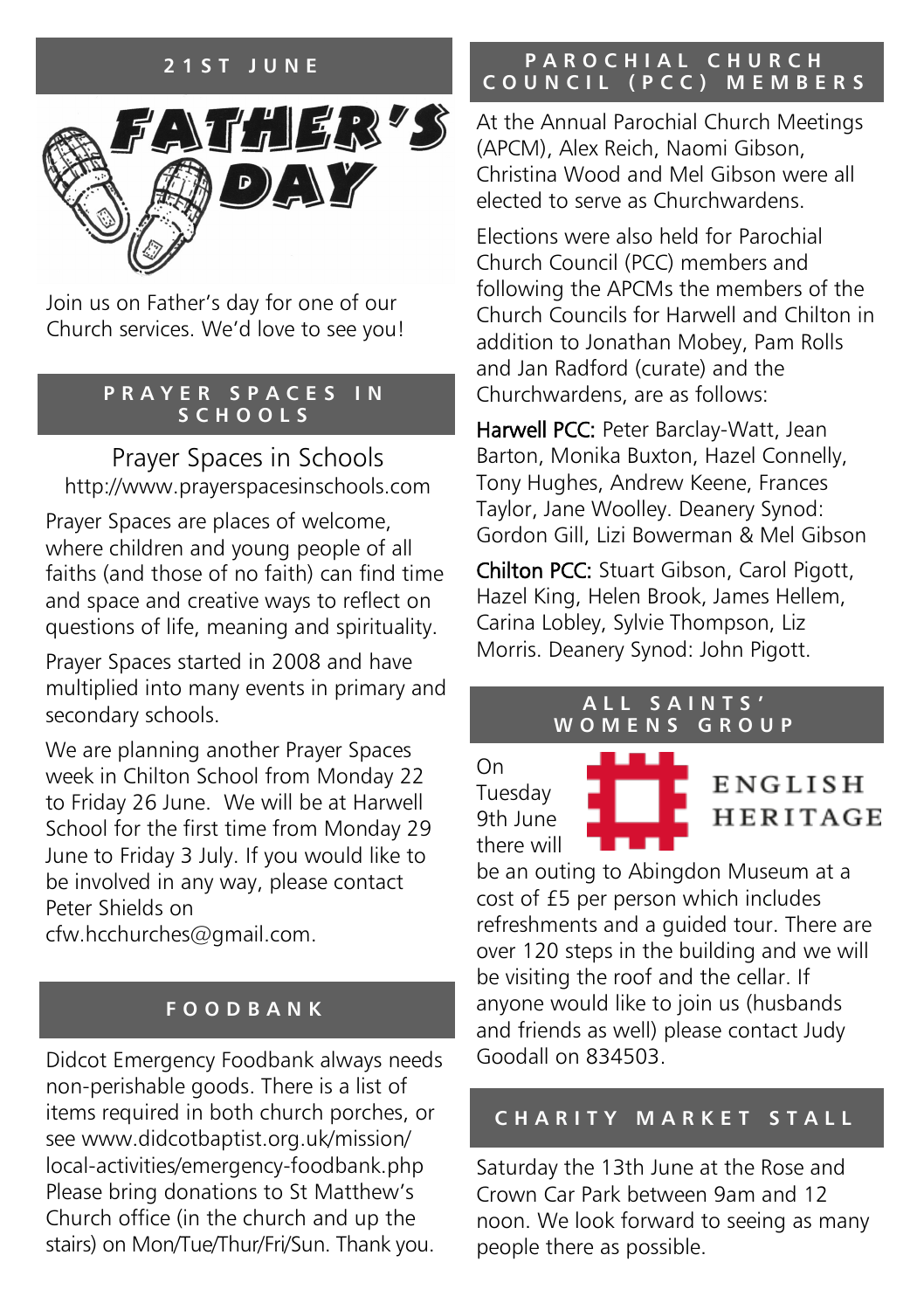# **Marriages**

"Those that God has joined together" David Lock & Kathryn Roberts Simon James & Rebecca Poffley

# Funerals

"He who believes in Me will live" Audrey Cumberland Mary James

# Baptisms

"Welcome into the Lord's Family" Alfred Peter Hoddinott

### **HARWELL OPEN DAY 1 1 T H J U L Y**

Did you know that some of the world's didcotdistrictu3a@virginmedia.com. best scientists and engineers work right on your doorstep? And for the first time in a decade they will be opening their doors for the [Harwell Open Day,](http://harwellcampus.com/open-days/) an exciting family science event, on Saturday 11 July. The Science and Technology Facilities Council (STFC) is welcoming visitors to the Harwell campus, where scientists and engineers work around the clock on cutting-edge research projects that are changing life in the 21st century. Don't miss this unique opportunity to get inside the laboratories and experimental areas to see the science up close.

Entry to the campus, the research facilities and all activities are completely free. For more information, and to register:

# [http://harwellcampus.com/open-days](http://harwellcampus.com/open-days/)

There will be many activities on offer for children and adults alike, including:

- Extracting DNA from strawberries
- Rocket building and launching
- Finding out how X-rays help us to learn about dinosaurs
- Witnessing an exploding volcano
- Programming mini robots to navigate around a map

# **T H A N K Y O U**

Frank & Doreen Cox were married at St Matthew's Harwell in April and would like to say a big thank you to the vicar for a lovely service, Debbie who decorated the Church so beautifully, Poppy Tearooms who provided such lovely food, and all those who helped make their wedding so special and enjoyable. Thank you.

# **D I D C O T & D I S T R I C T U 3 A**

Didcot & District University of The Third Age meeting on the 16th June is about "The Growth of Popular Music" with Ken Kitt. 2pm at Didcot Civic Centre. Contact Anne Hales, on 07804 159993 or

#### **GRAND CHRISTIAN AID P L A N T S A L E**



The total raised so far for Christian Aid is in excess of £1,225 with

a little money still coming in. Thank you to everyone who supported this event, especially those who grew plants for sale, or helped on the day.

The Charity cryptic quiz for Christian Aid (money raised included in the above figure) was won by Peter and Hilary Groves of Chilton with 50 out of 50, with Mary Napper from East Hagbourne via Didcot Library coming a very close second on  $49\frac{1}{2}$ .

#### **H A R W E L L G A R D E N E R S C L U B**

1st June Garden Visit & Demo. Hardy's Plants, Priory Lane, Freefolk Priors RG28 7NJ. Meet there for 7pm. Contact Mrs Alexander on 835359 for more info.